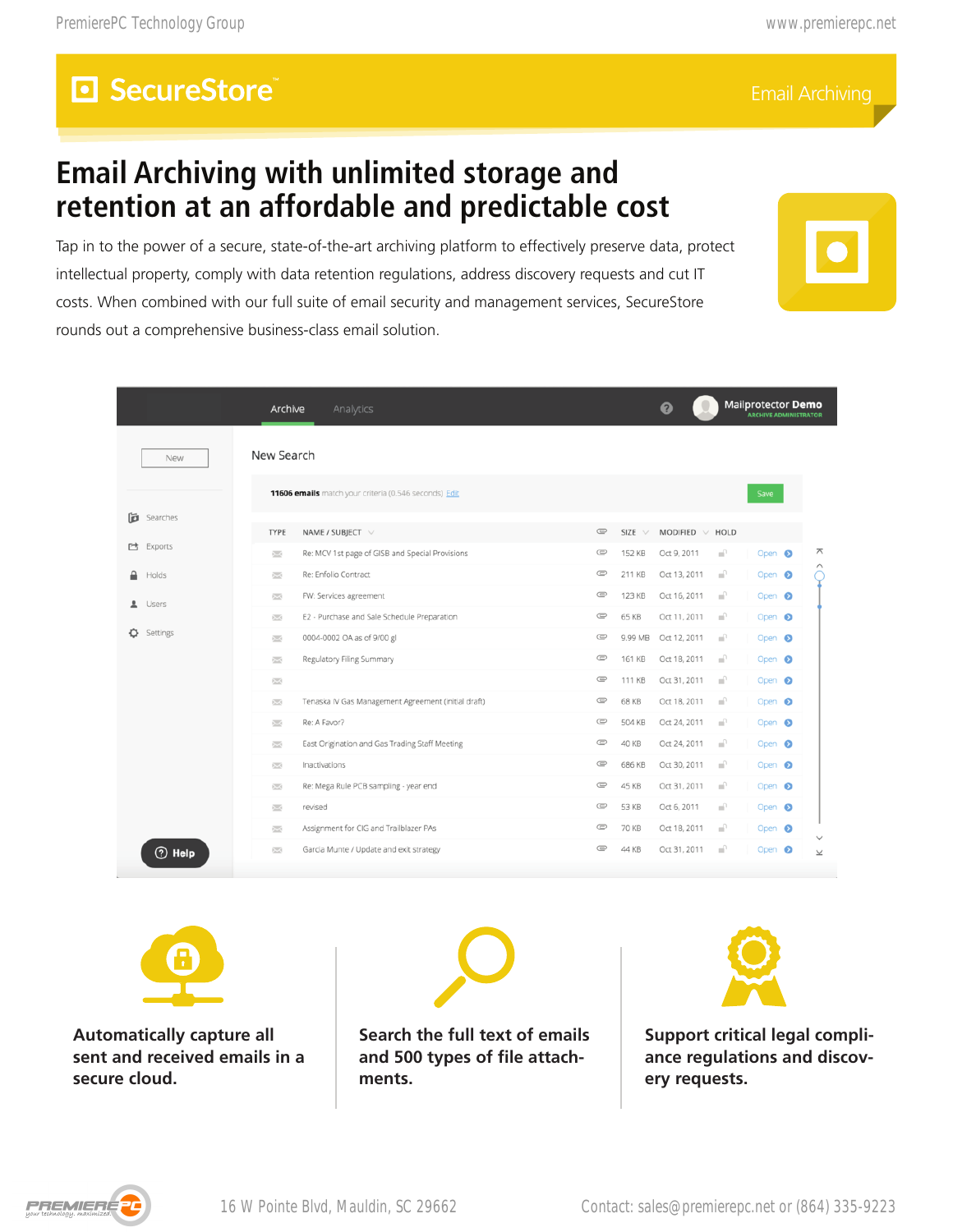## **Preserve Data**

Archiving your conversations, contracts and other data makes all the difference.

For businesses, there has never been more data to manage and preserve. Protecting critical business information isn't only prudent; in many cases, it's mandatory for legal and regulatory reasons.

- *Quickly respond to audits & eDiscovery requests*
- *Recover lost and deleted files*
- *Protect intellectual property*

# **Search and Discovery**

With email archiving, every message is saved, indexed and searchable.

Find exactly what you need, whenever you need it. Bring focus and clarity to your business with fast and accurate search that illuminates dark data and makes it actionable.

- *Search millions of documents in seconds*
- *Make data accessible and actionable*
- *Quickly respond to audits and discovery requests*

# **Maintain Compliance**

Regulated by PCI, SEC, GLBA, HIPAA, HITECH, SOX? You're covered.

Business data (and laws regulating it) are continually expanding. While the number and type of regulations vary by industry, nearly every business is required to maintain a complete and easy-to-access archive of ESI, to comply with government mandates, industry regulations and corporate policies. Presente Lectrong Group<br>
Presente Data<br>
Acchiving your conversations, contracts and other data makes all the difference.<br>
Acchiving your conversations, contracts and other data makes all the difference.<br>
Accounter investi

- *Address government mandates and regulations*
- *Search and retrieve electronically stored info (ESI)*
- *Eliminate risk to the enterprise*